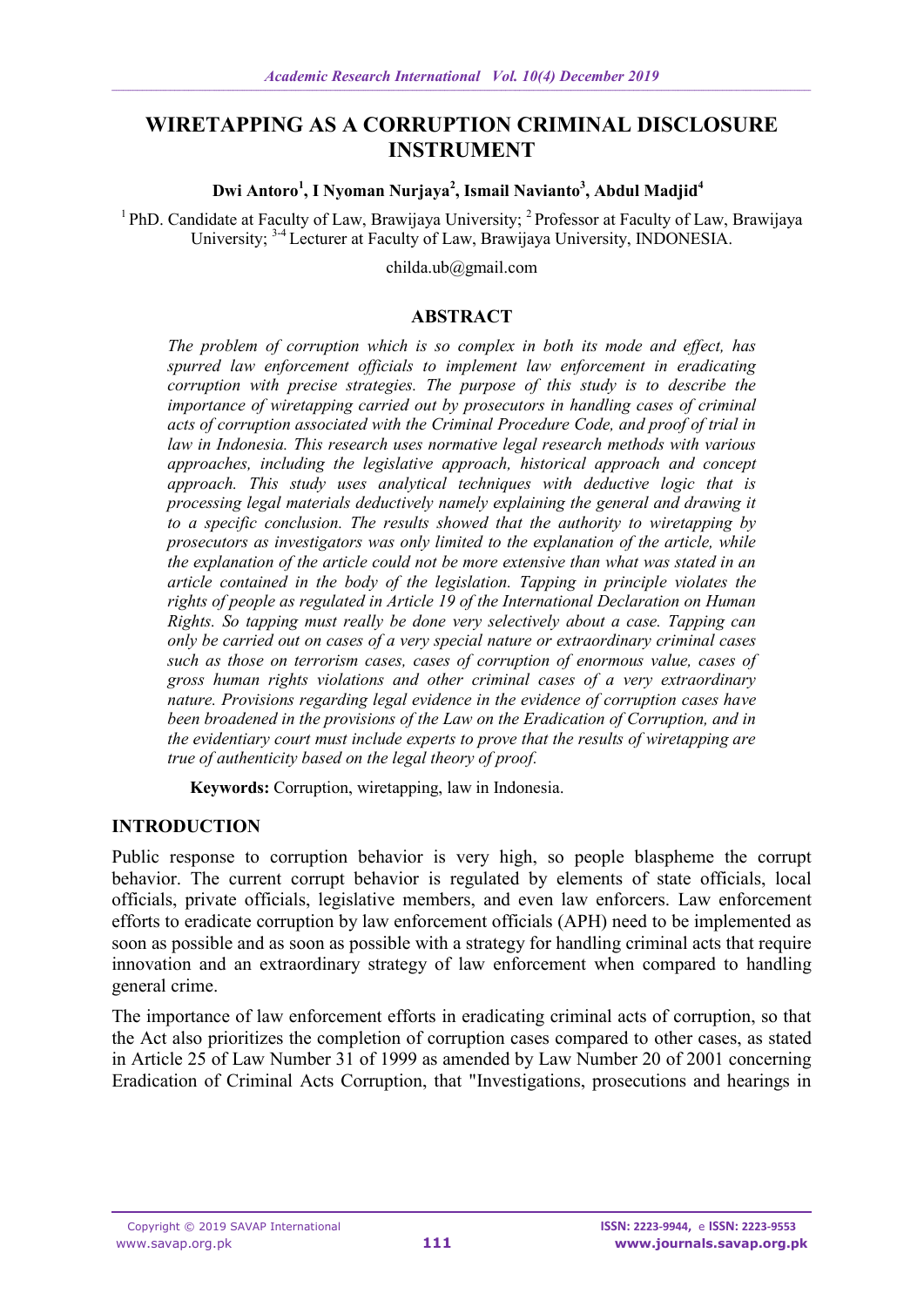court hearings in cases of corruption must take precedence over other cases for the speedy resolution" $4\overline{2}$ 

In contrast to general criminal offenses where investigations are carried out by the police, investigations of corruption can also be carried out by Corruption Eradication Commission Investigators and Prosecutors' Investigators. So great is the problem of corruption that law enforcement efforts must be handled by several parties. The community is familiar with other corruption investigation institutions, namely the Corruption Eradication Commission (KPK), which in carrying out their investigations has a good strategy in disclosing corruption cases, including by performing certain techniques, including intercepting the disclosure and fulfillment of the evidence/proof.

There have been many cases of corruption that have been proven in the trial of the Corruption Criminal Court which are supported by evidence of wiretapping of the parties involved. And related to wiretapping in supporting the task of Investigators and Public Prosecutors Corruption Eradication Commission has been regulated in Law number 30 of 2002 concerning Corruption Eradication Commission. This authority is only one of the many authorities possessed by the Law Enforcement Agency, as stated in Article 12 paragraph (1) of Law number 30 of 2002.

The question is "is wiretapping also the authority of an investigating prosecutor?", And the question is an interesting question. Based on the research carried out to further discuss the authority of investigating prosecutors to carry out wiretapping in handling a corruption case, regarding the legality of wiretapping activities in handling corruption cases based on laws and regulations in force in Indonesia in terms of typology law, the wiretapping relationship is related to Human Rights (HAM), and also regarding the position of the wiretapping conducted by the Prosecutor in proving cases of corruption in court in relation to being evidence.

## **RESEARCH METHOD**

This type of research is normative juridical research which is a process to find the rule of law, legal principles and legal doctrines in order to address the legal issues encountered.<sup>43</sup> The research approach used is the conceptual approach, historical approach and legislation approach.<sup>44</sup> The legal material from normative research can be divided into three namely,

- 1. Primary legal material, is the main legal material in this study, which consists of legislation relating to this research.
- 2. Secondary legal law, which includes, minutes of the session of the House of Representatives of the Republic of Indonesia with the Government of the Republic of Indonesia related to the discussion of the Corruption Act and the new Corruption Eradication Commission Act and its academic text (while still draft law), dissertation research results, theses, books and other scientific libraries that provide understanding of primary legal materials, such as legal science textbooks, legal journals, legal reports, and print/electronic media, materials internet, as well as the results of other studies that support this research.

<sup>1</sup> <sup>42</sup> Indonesia, Law concerning Eradication of Corruption, Number 31 of 1999, State Gazette of the Republic of Indonesia of 1999 Number 140, Supplement to the State Gazette of the Republic of Indonesia Number 4150, Article 25.

<sup>43</sup> Marzuki, Peter Mahmud. Penelitian Hukum (Jakarta : Kencana Prenada Media, 2011), p.35.

<sup>44</sup> Ibid, p. 138.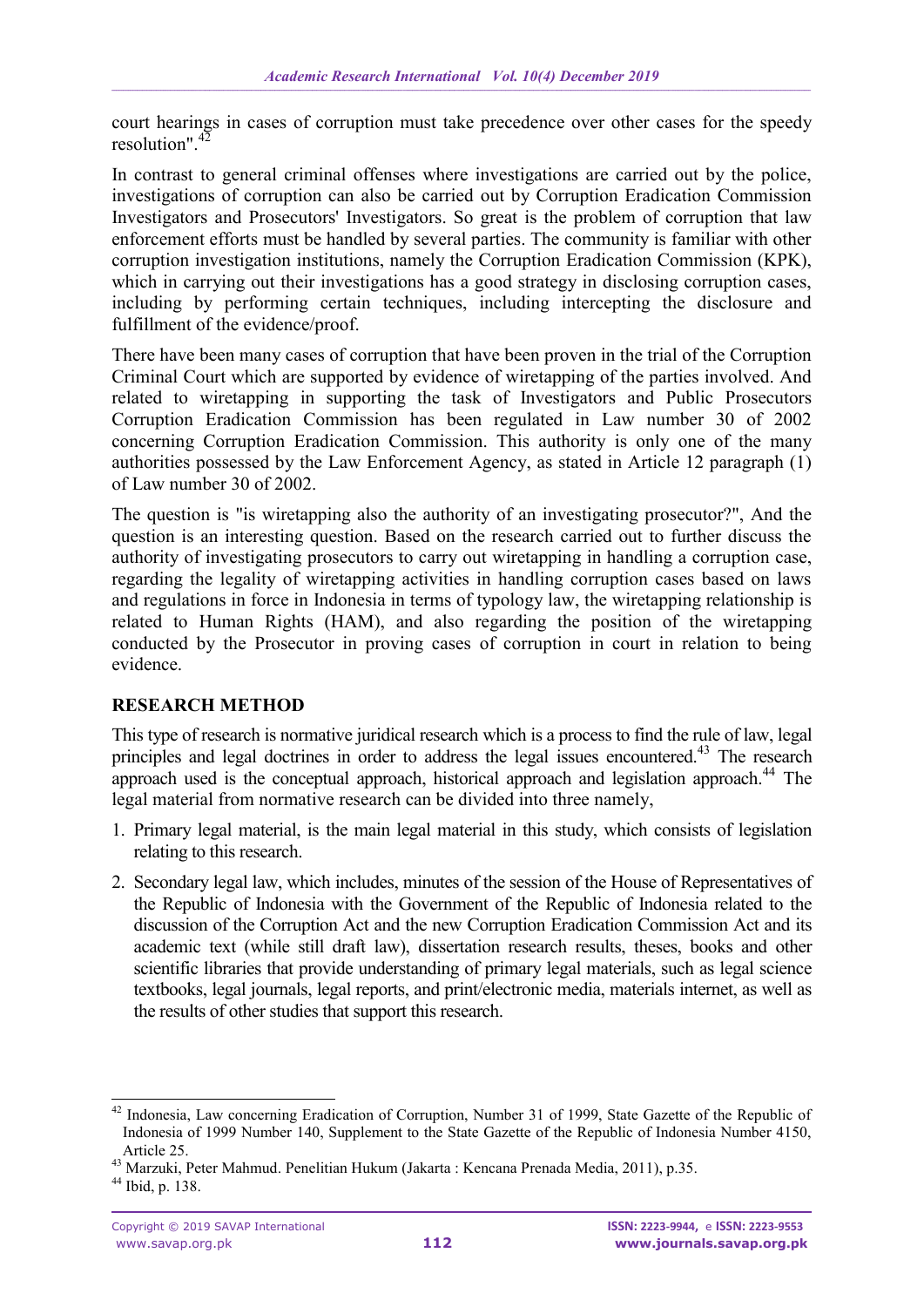3. Tertiary Law Materials are legal materials that provide an understanding of primary and secondary legal materials, including legal and political dictionaries, encyclopedias, empirical data, and others.

The technique of searching primary and secondary legal materials is done by studying literature and searching through the internet (internet searching).<sup>45</sup> The analysis technique in this research is to use analytical techniques with deductive logic that is to process legal material deductively that is to explain general things and draw them to a specific conclusion.<sup>46</sup>

### **RESULTS AND DISCUSSION**

#### **Legality of Wiretapping Conducted by Investigating Prosecutors in Investigating Corruption Cases Based on Legislation in force in Indonesia in terms of legal typology**

Responsive legal approach is expected to help solve problems that occur in the community. The purpose of the law must be truly to prosper the community in the greater interests, not for the interests of those in power. Philippe Nonet and Philip Selznick end a certain way of thinking that is linear and mathematical, what is meant is to put the development and development of a linear law that is packaged in the form of "MODERNIZATION THEORY".<sup>47</sup> The theory of modernization simply says that developing countries will reach a level of legal development that is enjoyed by developed or modern countries as long as they want to follow the path taken by the developed society. If developing countries are able to remove obstacles to modernization, they will be guaranteed to become developed countries. This guarantee is largely unproven and the theory is abandoned.

Before stepping into responsive legal thinking, Nonet and Selznick distinguished three basic classifications of law in society, namely:

- a. Law as a service of refressive power, (repressive law),
- b. Law as a separate institution capable of taming repression and protecting the integrity of itself (autonomous law), and
- c. Law as a facilitator of various responses to social needs and aspirations (responsive law).

In Law Number 16 Year 2004 concerning the Attorney General's Office of the Republic of Indonesia Article 30 explains:

- 1) In the criminal field, the prosecutor's office has a duty and authority:
- a Prosecute

-

- b Carry out the determination of judges and court decisions that have permanent legal force
- c Conduct supervision of the implementation of conditional criminal decisions, supervision criminal decisions, and conditional release decisions;
- d Carry out investigations on certain criminal acts based on the law;
- e Complete a specific case file and for that reason can carry out additional examinations before being submitted to the court which in its implementation is coordinated with the investigator.
- 2) In the field of civil and state administration, prosecutors with special powers can act both inside and outside the court for and on behalf of the state or government.<sup>48</sup>

<sup>&</sup>lt;sup>45</sup> Satjipto Rahadjo, Ilmu Hukum, (Bandung: Citra Aditya Bhakti, 2000), p. 255.

<sup>46</sup> Abdlatif and Hasbi Ali. Perihal Kaedah Hukum, (Bandung: Citra Aditya Bakti, 2010), p.9.

<sup>47</sup> Philippe Nonet and Philip Selznick. *Hukum Responsif : Pilihan di Masa Transisi*. (Jakarta: Perkumpulan untuk Pembaharuan Hukum Berbasis Masyarakat dan Ekologis (HuMa) [S.l.]: Ford Foundation, 2003). Transleted by Rafael Edy Bosco; ed.: Bivitri Susanti.

<sup>48</sup> Indonesia, Law Numer 16 of 2004, Op.Cit.,Article 30.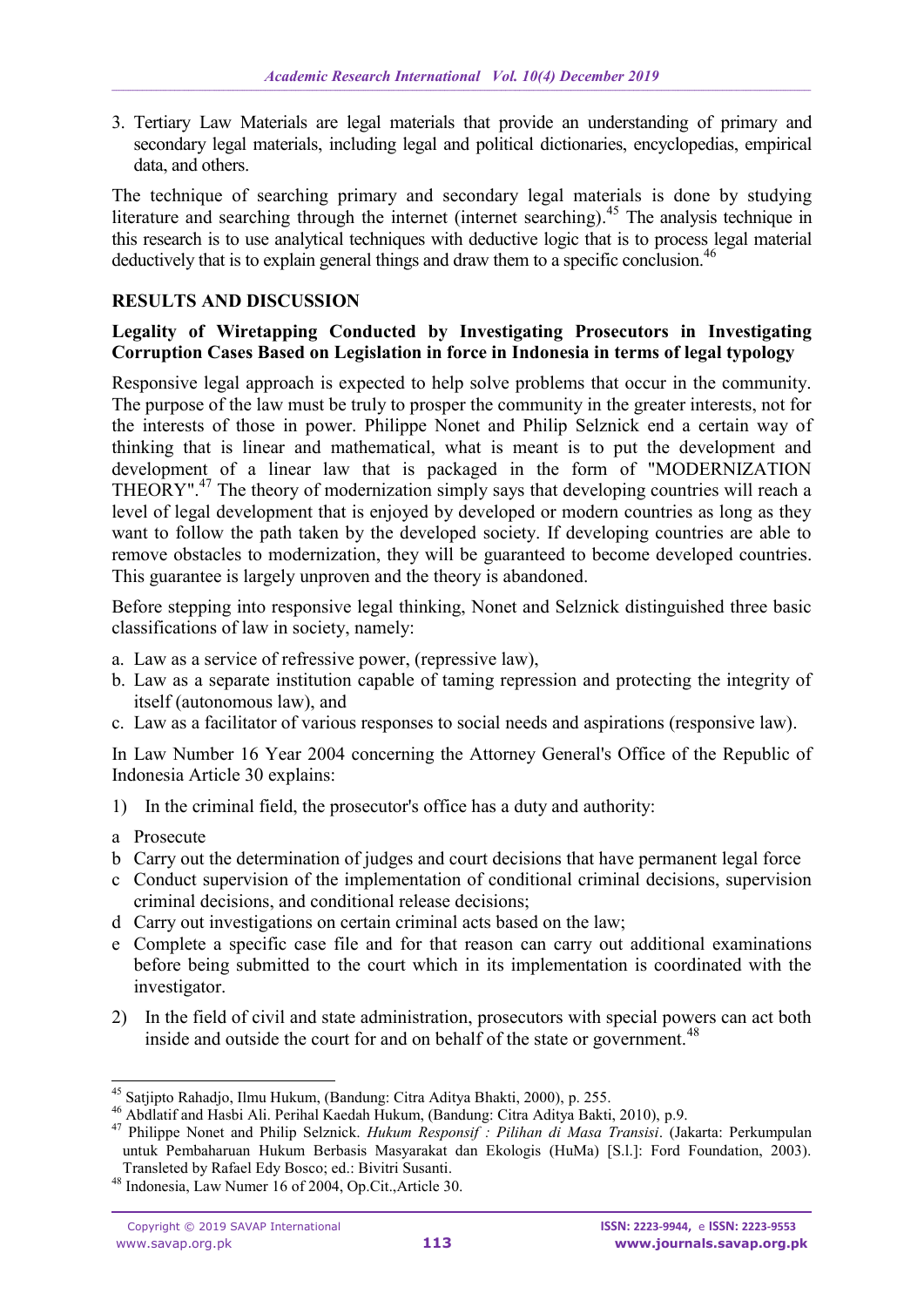And this is clarified in the explanation of Article 30 paragraph (1) letter d referred to:

*"The authority in this provision is the authority as regulated for example in Law Number 26 of 2000 concerning the Human Rights Court and Law Number 31 of 1999 concerning Eradication of Corruption Crimes as amended by Law No. 20 of 2001 jo. Law Number 30 of 2002 concerning the Corruption Eradication Commission Commission".*

It can be seen in Article 30 paragraph (1) letter d above that in addition to being a prosecuting institution, the Prosecutor's Office also has another authority, namely carrying out investigations of certain criminal acts. Thus the Prosecutor's Office can be an investigator in certain criminal acts. The authority of the prosecutor's office to carry out certain criminal investigations is intended to accommodate several statutory provisions that give the authority to the prosecutor's office to carry out an investigation, for example in Law Number 26 of 2000 concerning Human Rights Courts and Law Number 31 of 1999 concerning Eradication of Acts Criminal Corruption as amended by Act Number 20 of 2001, and Act Number 30 of 2002 concerning the Corruption Eradication Commission.

In accordance with Article 284 paragraph (2) of the Criminal Procedure Code which states:

*"Within two years after this law was enacted, the provisions of this law shall apply to all cases, with the temporary exception of special provisions of criminal procedure as mentioned in certain laws, until there is a change and/or is declared no longer valid."<sup>49</sup>*

In the explanation, it is stated that what is meant by "special provisions on criminal procedure as mentioned in certain laws" are special provisions on criminal procedure as mentioned in:

- Law on Investigation, Prosecution and Judgment of Economic Crimes (Law No. 7 of 1955);
- Law concerning Eradication of Corruption (Act No. 3 of 1971).

With a note that all special provisions of criminal procedure as mentioned in certain laws will be reviewed, amended or revoked in the shortest possible time. So that there is a unity of opinion regarding the meaning of Article 284 paragraph (2) of the Criminal Procedure Code, Government Regulation Number 27 of 1983 concerning the implementation of the Criminal Procedure Code is issued. Article 17 of Government Regulation Number 27 of 1983 is stated:

"Investigators according to the specific provisions of the criminal procedure referred to in certain laws as referred to in Article 284 paragraph (2) of the Criminal Procedure Code are carried out by Investigators, Prosecutors and other Authorized Investigating Officers based on statutory regulations."<sup>50</sup>

The explanation states that "the authority to investigate certain criminal acts which are specifically regulated by certain laws is carried out by Investigators, Prosecutors and other Authorized Investigating Officers to be appointed based on the law." With the enactment of the Criminal Procedure Code, which stipulates that the investigative tasks are fully delegated to investigating officials as stipulated in Article 6 of the Criminal Procedure Code, the prosecutor's office is no longer authorized to conduct investigations on general criminal cases. However, in accordance with the provisions of Article 284 paragraph (2) of the Criminal Procedure Code jo. Article 17 Government Regulation Number 27 of 1983, the Prosecutor is authorized to conduct an investigation of certain criminal acts (Special Crimes).

Thus the contents of this Law are the legal basis for a Prosecutor to conduct wiretapping activities in order to obtain evidence of a case of corruption which is being handled. The

<sup>-</sup><sup>49</sup> Indonesia, Law Numer 8 of 1981, Op.Cit.,Article 284 Paragraph 2.

<sup>50</sup> Indonesia, Government Regulation Number 27 of 1983, Loc.Cit.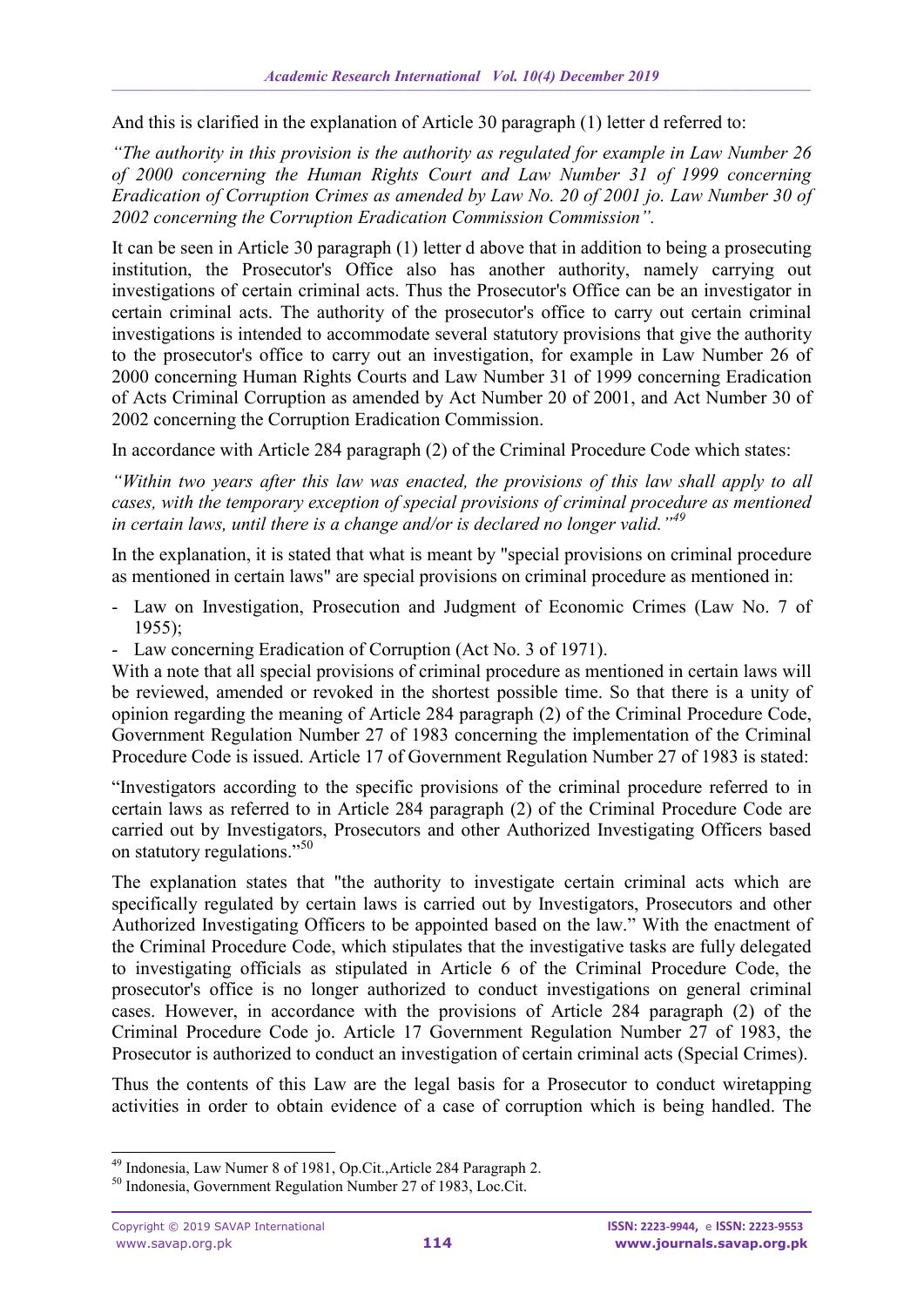authority to conduct wiretapping can be carried out by other investigators who are authorized by the Law to conduct wiretapping, including police investigators, and KPK investigators.

If we analyze the problem regarding the legality of the Investigating Prosecutor in tapping into the theory of legal typology (legal classification), then the writer will discuss the purposes of the three legal typologies referred to as follows: $51$ :

- a. Repressive law is a law that serves repressive power and repressive social order. Governing power is repressive, when it pays little attention to the interests of the people who are ordered, meaning that it tends to ignore those interests or reject its legitimacy.
- b. Autonomous law is oriented towards overseeing repressive power. In this sense autonomous law is the antithesis of repressive law in the same way as "rule by law" ie law only as a means of governing in relation to rule based on law. Autonomous law focuses its attention on the empirical social conditions of power based on the law of institutional reality-reality in which these ideals are embodied, namely the special potentials of these institutions to contribute to the appropriateness of social life, but also their limitations.
- c. Responsive law which is certainly responsive can be interpreted as serving the needs and social interests experienced and discovered, not by officials but by the people. Responsiveness implies a commitment to "law in the consumer's perspective". Nonet and Selznick point to the complicated dilemmas within institutions between integrity and openness. Integrity means that an institution in serving social needs remains bound to the procedures and ways of working that distinguish it from other institutions.

The presence of this theory invites us to be critical while offering possible solutions to the practice of Indonesian law to the most fundamental aspects, namely building Indonesian Jurisprudence. Responsive Law Enforcement is expected to help solve problems that occur in the community. The purpose of the law must be truly to prosper the community in the greater interests, not for the interests of the ruling elite. This book again does not claim that responsive law is the best choice of a legal system, even though responsive law provides a promising offer for the chaotic legal conditions in Indonesia.

### **Wiretapping is associated with human rights**

Tapping people's conversation is illegal. Tapping activities for the investigation process should be carried out procedurally and cannot be done haphazardly. This activity is certainly disturbing someone's privacy so it is strongly opposed. But on the other hand, tapping can be a very effective way to find out very confidential information. So sometimes the tapping process is justified. Especially to assist the investigation process in cases that are very dangerous/large, especially in the case of Corruption. The biggest opportunity to carry out this activity is the telecommunications company.

In *Universal Decralation Of Human Right (UDHR) adopted and proclaimed by General Assembly* resolution *217 A (III) of 10 December 1948 Article 19* mentioned that:

"*Everyone has* the *right to freedom of opinion and expression; this right includes freedom to hold opinions without interfence and to seek, receive and impart information and ideas through any media and regardless of frontiers"*. 52

<sup>1</sup> <sup>51</sup> Philippe Nonet and Philip Selznick. *Hukum Responsif : Pilihan di Masa Transisi*. (Jakarta: Perkumpulan untuk Pembaharuan Hukum Berbasis Masyarakat dan Ekologis (HuMa) [S.l.]: Ford Foundation, 2003). Transleted by Rafael Edy Bosco; ed.: Bivitri Susanti.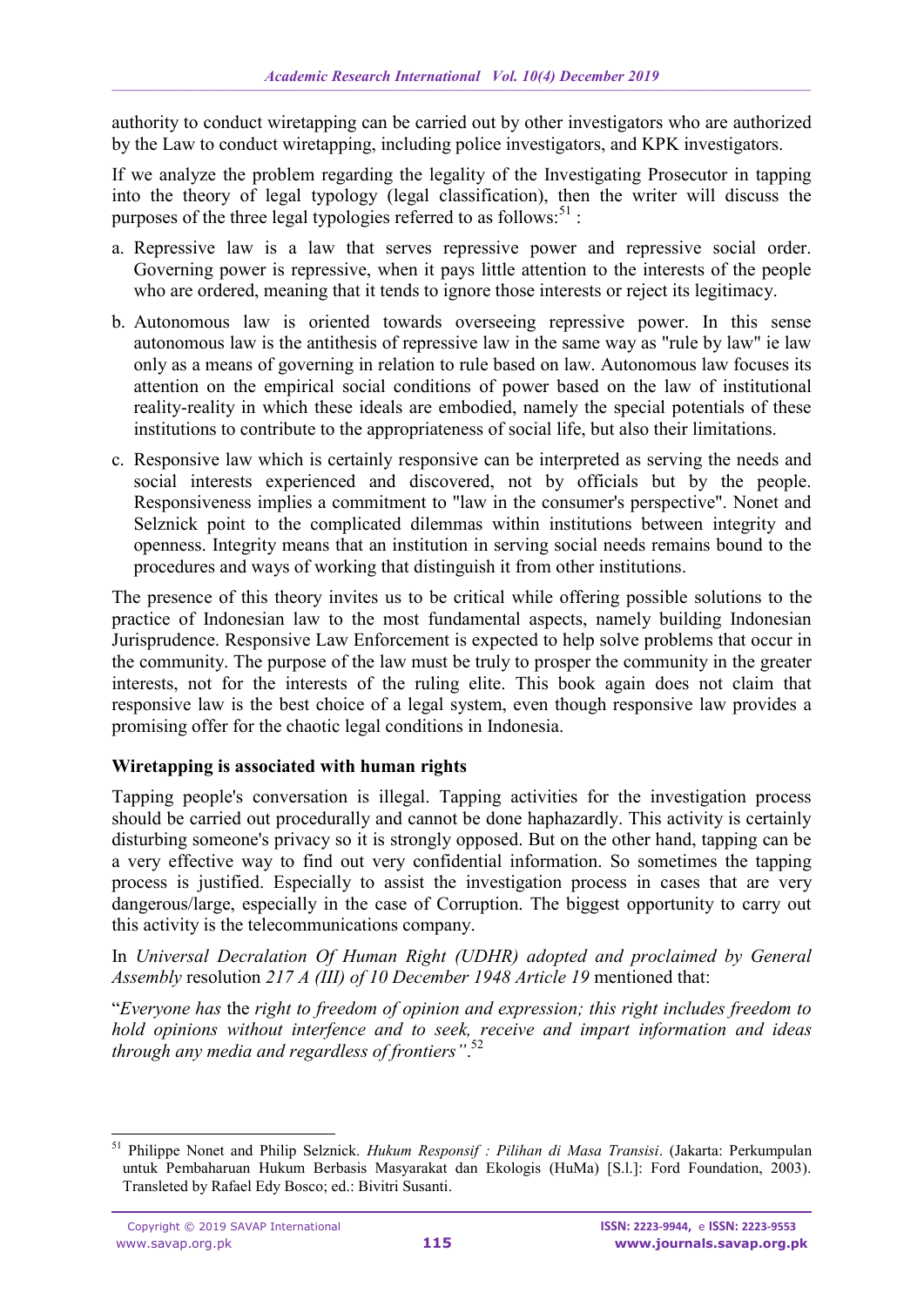There are various opinions from legal experts about wiretapping related to Human Rights. As the author quotes from the statement of the expert in Criminal Law, University of Indonesia, Dr. Rudy Satrio at the Discussion entitled "KPK: Between Life and Death", was held on Saturday, November 17, 2006, which stated that the authority of wiretapping possessed by the KPK was not a special authority, but an authority which was also possessed by police investigators and prosecutors in carrying out their investigations. It was also stressed that in relation to the investigation process, investigators must look for evidence. If the investigator is required to retrieve information relating to criminal offenses the investigator must tap. This does not violate Asazi human rights, according to Dr. Rudy Satrio.<sup>53</sup>

The basic rights possessed by every Indonesian citizen in terms of communicating and conveying information are regulated in the 1945 Constitution namely Article 28F which states that:

"Everyone has the right to communicate and obtain information to develop their personal and social environment, and has the right to seek, obtain, own, store, process and deliver information using all types of available channels".  $54$ 

Tapping also according to the author is in conflict with Law Number 39 of 99 Concerning Human Rights as stated in Article 32 "Independence and secrecy in relation to correspondence including communication links via electronic means may not be disturbed, except by order of a judge or other legal authority in accordance with the provisions legislation".

Currently in Indonesia there are Rights Protection Institutions which sometimes have different opinions/clash with the task of law enforcement by law enforcement officers. This clash/difference can be avoided by each party by understanding their respective duties. Then another thing that must be considered by the Prosecutors investigating is that in some parts of the Indonesian community it seems that they already have the habit and omission of corrupt behavior that has been firmly attached, so that when investigators do the task of tapping it is possible for a reaction from a group of people who feel disadvantaged without expressing the reasons which is fundamental in terms of law. This can be solely due to the fear of certain parties who already have the habit of corrupt actions. But basically, most Indonesian citizens support the efforts of law enforcement officials in combating corruption, including conducting wiretapping to obtain additional evidence.

### **Wiretapping is associated with Corruption Case Evidence Based on Article 26A of Law No. 31/1999 in conjunction with Law No. 20/2001 concerning the Eradication of Corruption**

The legal basis for expanding the types of evidence evidence is regulated in Article 26A of Law No. 31/1999 in conjunction with Law No. 20/2001 concerning the Eradication of Corruption, the contents of which are as follows*:*

'' Valid evidence in the instructions referred to in article 188 paragraph 2 of Law No. 8/1981 concerning the Criminal Procedure Code, specifically for criminal acts of corruption can also be obtained from:

-

<sup>52</sup> Malmgren, Otto, *International Human Right Documents (a Compilation of United Nation Conventions, Optional protocols, General Comments and General Recommendations*. 2nd edition. (Oslo: University of Oslo faculty of Law, 2002, p. 19.

<sup>53</sup> Kompas.com. *Pemberantasan Korupsi, KPK Jangan Dibubarkan*. Monday edition, November 20, 2006. p. 3.

<sup>54</sup> Redaksi Sinar Grafika. *UUD 1945 Hasil Amandemen dan Proses Amandemen UUD 1945 Secara Lengkap (pertama 1999 – Keempat 2002).* Firt Printed. (Jakarta : Sinar Grafika, 2002), Article 28F, p. 22.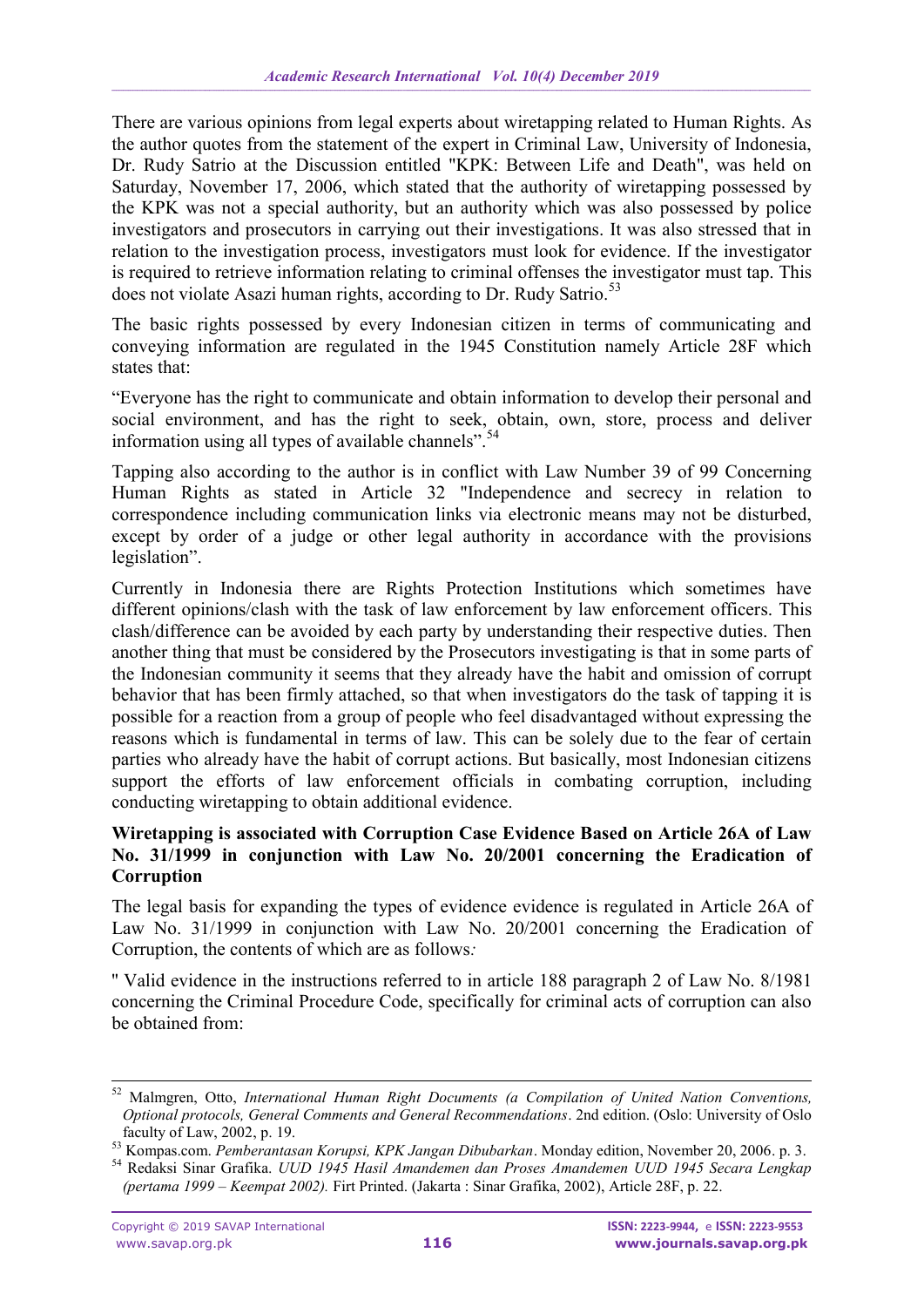- a. Other evidence in the form of information that is spoken, sent, received, or stored electronically with optical devices or similar to it, and
- b. Documents, i.e. any recorded data or information that can be seen, read and or heard that can be issued with or without the aid of a means, whether stated on paper, physical objects other than paper, or recorded electronically, in the form of text, sound , images, maps, designs, photographs, letters, signs, numbers or perforations that have meaning".<sup>55</sup>

KPK investigators also have the authority to conduct wiretaps and record conversations. This authority is stated in article 12 paragraph (1) letter a of Law No.30 of 2002 concerning the Corruption Eradication Commission. The same thing is regulated in the Amendment to the Law on Information and Electronic Transactions (Amendment to Law Number 11 of 2008). Article 5 states that "electronic information and/or printouts of electronic information are legal evidence and have legal consequences".

Which in the explanation mentioned:

### *Paragraph (1)*

Electronic information can mean electronic records, electronic documents, electronic contracts, electronic letters, or electronic signatures. Also includes certain electronic information which is a reference of electronic information*.*

### *Paragraph (4)*

This provision is an exception to the position of electronic documents and electronic signatures. In making and executing wills, securities, agreements with objects of immovable property, ownership documents such as certificates of ownership, electronic documents and electronic signatures do not have the same status as other written documents and manual signatures in general.<sup>56</sup>

Of course, electronic information is declared valid when using an electronic system in accordance with applicable laws and regulations. This arrangement refers to the 1996 UNCITRAL Model Law on Electronic Commerce which states that electronic transactions are recognized as equals on paper so they cannot be rejected as court evidence<sup>57.</sup>

Actually the expansion of this evidence needs to be done in order to accommodate the development of information technology that is increasingly influential in all aspects of life. Starting from the activities of correspondence (e-mail) to large-scale economic transactions can be done via the internet so that it is not impossible that there is a criminal offense involving the activities mentioned above. The limited number of evidence contained in the Criminal Procedure Code now does not mean limiting investigators to advance electronic documents as evidence in court.

## **CONCLUSION**

1. Law Number 31 of 1999 Concerning Eradication of Corruption as amended by Law Number 20 of 2001 Article 26 states that the authority to conduct wiretapping by the

<sup>1</sup> <sup>55</sup> Indonesia, Law concerning Amendment to Law R.I Number 31 of 1999 concerning Eradication of Corruption, Number 20 of 2001, LN Number 134 of 2001, TLN Number 4150, Article 26A.

<sup>&</sup>lt;sup>56</sup>Indonesia, Amendments to the Law of the Republic of Indonesia Regarding Information and Electronic Transactions, Article 5 and Elucidation of Article 5.

<sup>57</sup>hukumonline.com. Alat Bukti Elektronik Kian Mendapat Tempat, Revisi KUHAP, Badan Legislasi DPR mulai mengundang berbagai pihak untuk memberikan masukan terhadap revisi KUHAP. Thursday edition, November 17, 2016, availabe at [http://www.hukumonline.com/detail.asp?id=15123&cl=berita.](http://www.hukumonline.com/detail.asp?id=15123&cl=berita)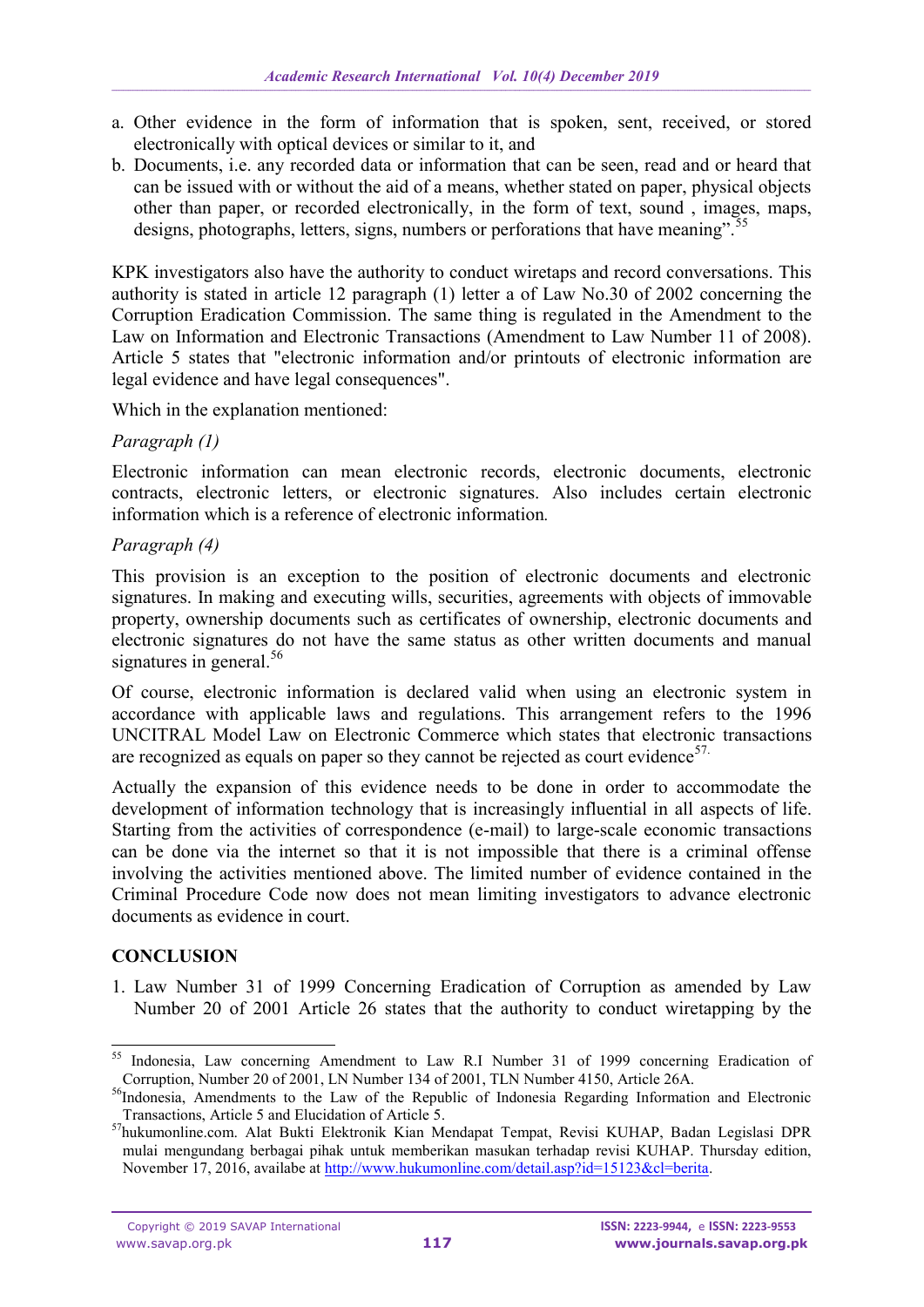Prosecutor as the investigator is limited to the explanation of the article, while the explanation of the article cannot mention more broad of the matters mentioned in an article contained in the body of the legislation, if the mentioned mentioned contains a new norm or expand the norms contained in the article in the body of the legislation, then that cannot be used as a basis. Because basically the explanation only gives an interpretation of the norms contained in an article. The explanation cannot contain a formulation of new norms or expand/narrow/add norms contained in articles in the body of the legislation,

- 2. In the Universal Decralation of Human Rights (UDHR) states that in fact the tapping in principle violates the rights of people so that the tapping activity must be really very selective about a case with a special category or extraordinary criminal cases such as those against terrorism, corruption cases which have a very large value , cases of gross human rights violations and other extraordinary criminal cases.
- 3. LEGAL TIPELOGI Theory invites us to be critical while offering possible solutions to Indonesian legal practices to the most fundamental aspects, namely building Indonesian Jurisprudence. Especially related to RESPONSIVE LAW ENFORCEMENT is expected to help solve problems that occur in the community.
- 4. Provisions regarding the types of evidence contained in KUHAP Article 184, and specifically regulated in Article 26A of Law Number 31 of 1999 which has been amended by Law Number 20 of 2001 concerning Eradication of Corruption. And in the proof, the trial must include an expert in order to prove that the results of the tapping are true to its authenticity. This is as based on the legal theory of proof.